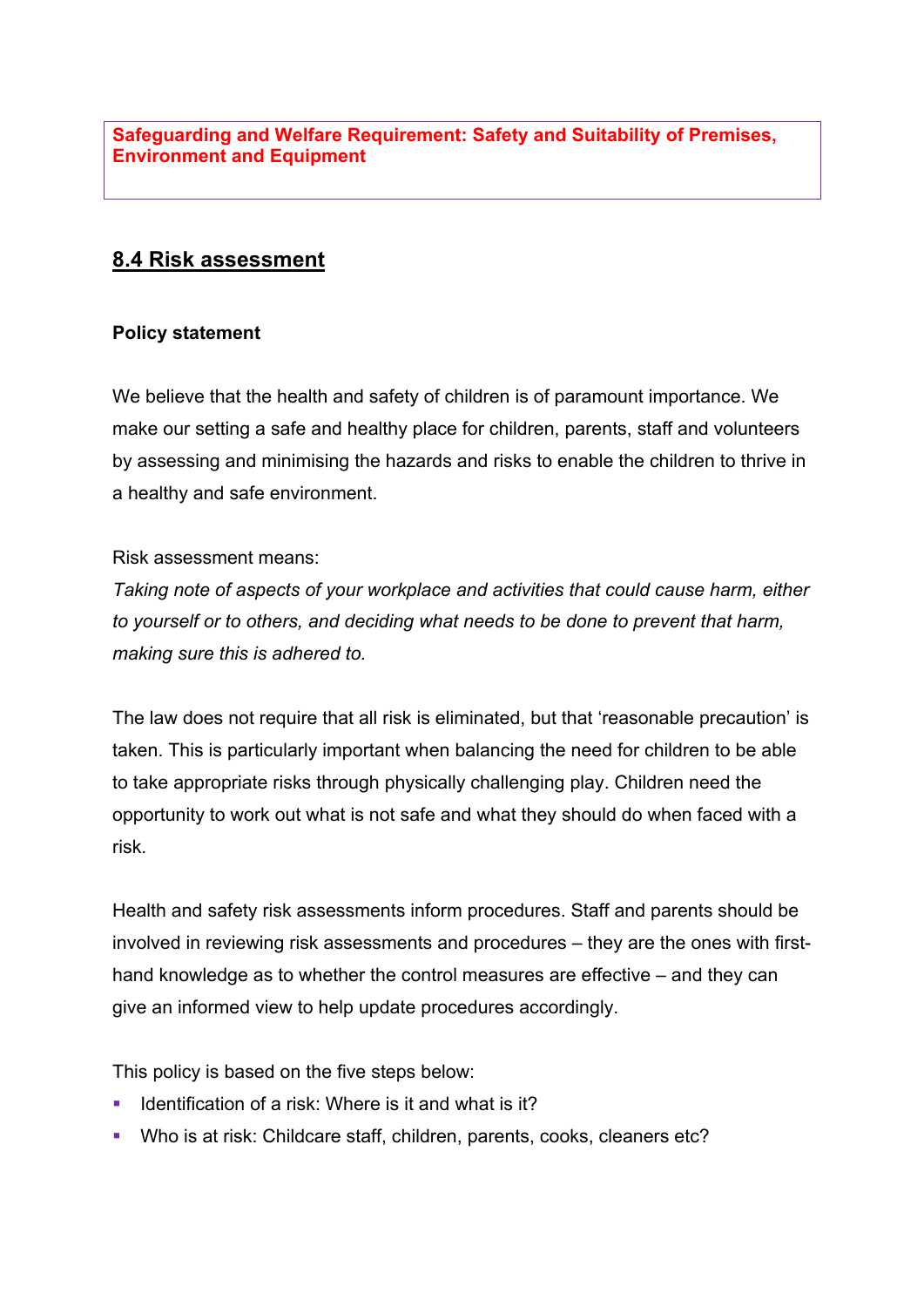- Assessment as to whether the level of a risk is high, medium, low. This takes into account both the likelihood of it happening, as well as the possible impact if it did.
- Control measures to reduce/eliminate risk: What will you need to do, or ensure others will do, in order to reduce that risk?
- Monitoring and review: How do you know if what you have said is working, or is thorough enough? If it is not working, it will need to be amended, or maybe there is a better solution.

## **Procedures**

- Our manager undertakes training and ensures our staff and volunteers have adequate training in health and safety matters.
- Our risk assessment process covers adults and children and includes:
	- **-** determining where it is helpful to make some written risk assessments in relation to specific issues, to inform staff practice, and to demonstrate how we are managing risks if asked by parents and/or carers and inspectors;
	- **-** checking for and noting hazards and risks indoors and outside, in relation to our premises and activities;
	- **-** assessing the level of risk and who might be affected;
	- **-** deciding which areas need attention; and
	- **-** developing an action plan that specifies the action required, the time-scales for action, the person responsible for the action and any funding required.
- **The risk assessment is written and is reviewed regularly.**
- We maintain lists of health and safety issues, which are checked daily before the session begins, as well as those that are checked on a weekly and termly basis when a full risk assessment is carried out.
- Our manager ensures that checks, such as electricity and gas safety checks, and any necessary work to the setting premises are carried out annually and records are kept.
- Our manager ensures that staff carry out risk assessments that include relevant aspects of fire safety, food safety for all areas of the premises.
- Our manager ensures that staff members carry out risk assessments for work practice including:
- **-** changing children;